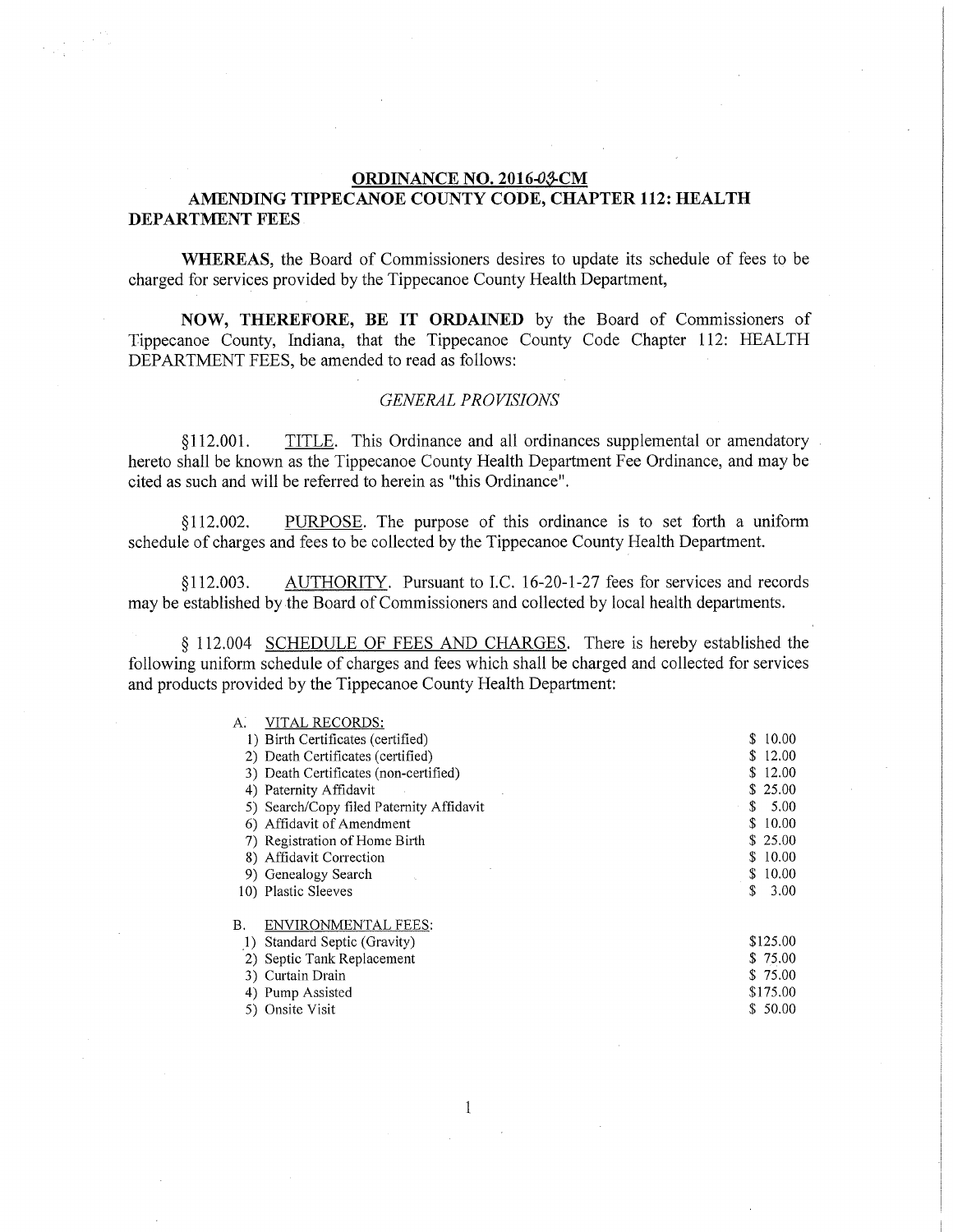| $C_{1}$<br><b>LEAD PAINT:</b>                                                              |                      |
|--------------------------------------------------------------------------------------------|----------------------|
| 1) Lead Paint Investigations                                                               | \$150.00             |
| 2) Process Lead Paint Sample                                                               | \$<br>8.00           |
|                                                                                            |                      |
| NURSING DIVISION:<br>D.                                                                    |                      |
| 1) Mantoux skin test (TB)                                                                  | \$15.00              |
| 2) Off-site TB Administration Fee                                                          | \$10.00              |
| 3) Head Lice check, individual; prescription available                                     | $\mathbb{S}$<br>5.00 |
| 4) Head Lice check, family; prescription available                                         | \$10.00<br>$\sim$    |
| 5) STD Testing (routine)                                                                   | \$20.00              |
| May include treatment                                                                      |                      |
| 6) Nursing Visit/Travel appointment                                                        | \$45.00              |
| 7) Blood draw                                                                              | \$5.00               |
| 8) Immunization Administration Fee, per vaccine                                            | \$20.00              |
| Additional Immunization Charges:                                                           |                      |
| 9) 115% (1.15) of cost of vaccine, not to exceed highest insurance                         | ----------           |
| coverage                                                                                   |                      |
| 10) TB Quantiferon Test Kit 115% (1.15) of cost of kit.                                    |                      |
|                                                                                            |                      |
|                                                                                            |                      |
| ANNUAL FEES FOR PUBLIC/SEMI PUBLIC POOL:<br>Е.                                             |                      |
| 1) Water Parks                                                                             | \$250.00             |
| 2) Swimming Pools, seasonal                                                                | \$150.00             |
| Swimming Pools, annual                                                                     | \$225.00             |
| additional pools, per establishment                                                        | \$125.00             |
| 3) Wading Pools                                                                            | \$150.00             |
| additional wading pools, per establishment                                                 | \$75.00              |
| 4) Spas                                                                                    | \$150.00             |
| additional spas, per establishment                                                         | \$75,00              |
| 5) Diving Pools                                                                            | \$125.00             |
| additional diving pools, per establishment                                                 | \$75.00              |
| F.<br>ANNUAL FEES FOR BODY MODIFICATION                                                    |                      |
| 1) Body Art Establishment Permit                                                           | \$300.00             |
| 2) Body Art Practitioner Permit                                                            | \$100.00             |
| 3) Temporary Practitioner Fee                                                              | \$25.00              |
| 4) Apprentice Permit Fee                                                                   | \$10.00              |
|                                                                                            |                      |
| <b>RETAIL FOOD MARKET ESTABLISHMENT APPLICATION:</b><br>G.                                 |                      |
| 1) Under 3,000 square feet                                                                 | \$150.00             |
| 2) 3,001 to 30,000 square feet                                                             | \$200.00             |
| 3) 30,001 to 40,000 square feet                                                            | \$300.00             |
| 4) 40,001 to 60,000 square feet                                                            | \$400.00             |
| 5) 60,001 square feet and over                                                             | \$600.00             |
|                                                                                            |                      |
| Н.<br>RETAIL FOOD SERVICE ESTABLISHMENT APPLICATION:<br>1) Application fee for plan review | \$200.00             |
| additional inspection or review, per follow-up                                             | \$50.00              |
| Additional fees per following schedule:                                                    |                      |
| 2) 1 through 5 employees                                                                   | \$75.00              |
| 3) 6 through 9 employees                                                                   | \$100.00             |
| 4) 10 through 40 employees                                                                 | \$175.00             |
| 5) 41 and more employees                                                                   | \$225.00             |
|                                                                                            |                      |

2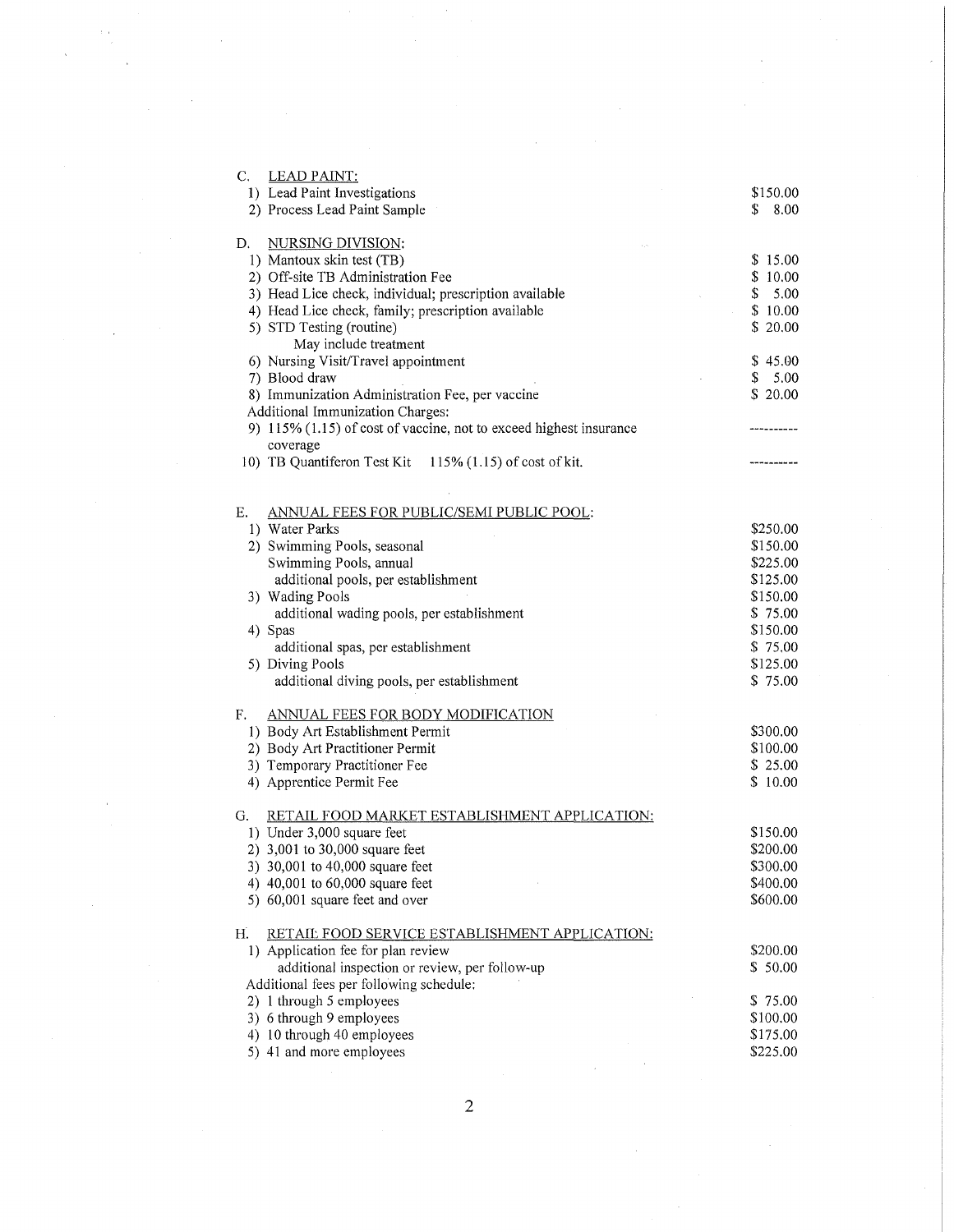| I.                                                                                             | ANNUAL PERMIT FEES FOR RETAIL FOOD SERVICE ESTABLISHMENTS: |  |  |  |
|------------------------------------------------------------------------------------------------|------------------------------------------------------------|--|--|--|
| 1) 1 through 5 employees                                                                       | \$200.00                                                   |  |  |  |
| 2) 6 through 9 employees                                                                       | \$250.00                                                   |  |  |  |
| 3) 10 through 40 employees                                                                     | \$375.00                                                   |  |  |  |
| 4) 41 employees and over                                                                       | \$500.00                                                   |  |  |  |
|                                                                                                |                                                            |  |  |  |
| J.                                                                                             | ANNUAL PERMIT FEES FOR RETAIL FOOD MARKET ESTABLISHMENTS:  |  |  |  |
| 1) Up to 100 square feet                                                                       | \$150.00                                                   |  |  |  |
| 2) Under 3,000 square feet                                                                     | \$200.00                                                   |  |  |  |
| 3) 3001, to 30,000 square feet                                                                 | \$250.00                                                   |  |  |  |
| 4) 30,001 to 40,000 square feet                                                                | \$375.00                                                   |  |  |  |
| 5) 40,001 to 60,000 square feet                                                                | \$400.00                                                   |  |  |  |
| 6) 60,0001 square feet and over                                                                | \$600.00                                                   |  |  |  |
|                                                                                                |                                                            |  |  |  |
| Κ.<br>ANNUAL PERMIT FEES FOR VENDING MACHINE OPERATORS                                         |                                                            |  |  |  |
| 1) 1 to 10 food or beverage vending machines                                                   | \$50.00                                                    |  |  |  |
| 2) 11 to 20 food or beverage vending machines                                                  | \$100.00                                                   |  |  |  |
| 3) 21 to 50 machines                                                                           | \$150.00                                                   |  |  |  |
| 4) 51 to 100 machines                                                                          | \$175.00                                                   |  |  |  |
| 5) 101 to 200 machines                                                                         | \$250.00                                                   |  |  |  |
| $6)$ 201 to 300 machines                                                                       | \$325.00                                                   |  |  |  |
| 7) 301 or more machines                                                                        | \$425.00                                                   |  |  |  |
| PERMIT FEES FOR TEMPORARY FOOD SERVICE ESTABLISHMENTS:<br>L.                                   |                                                            |  |  |  |
| 1) For every 72 consecutive hours of operation                                                 | \$25.00                                                    |  |  |  |
| Each additional day<br>2)                                                                      | \$10.00                                                    |  |  |  |
|                                                                                                |                                                            |  |  |  |
| MISCELLANEOUS FOOD AND MARKET FEES<br>M.                                                       |                                                            |  |  |  |
| 1) Permit Fees for Mobile Food Service and Market Establishments,                              |                                                            |  |  |  |
| per unit, annual                                                                               | \$150.00                                                   |  |  |  |
| 2) Micro Markets (1-75 linear feet in length), annual                                          | \$150.00                                                   |  |  |  |
| 3) Permit Fees for Farmer's Markets, annual                                                    | \$25.00                                                    |  |  |  |
| 4) Permit Fees for Bed and Breakfast, annual                                                   | \$100.00                                                   |  |  |  |
| 5) Permit Replacement                                                                          | \$10.00                                                    |  |  |  |
| 6) Permit Processing (excludes renewals only)                                                  | \$25.00                                                    |  |  |  |
|                                                                                                |                                                            |  |  |  |
| MISCELLANEOUS ADMINISTRATION FEES:<br>N.                                                       |                                                            |  |  |  |
| 1) If applicable, an additional credit card convenience fee may be assessed by the credit card |                                                            |  |  |  |

processor at a contractually agreed upon rate.

2) Photo copies - per county rate.

3) No Permit or Late Renewal - 125% of the annual fee.

§ 112.005 EFFECTIVE DATE. This ordinance shall be in full force and effect upon passage, signing, and publication as required by law.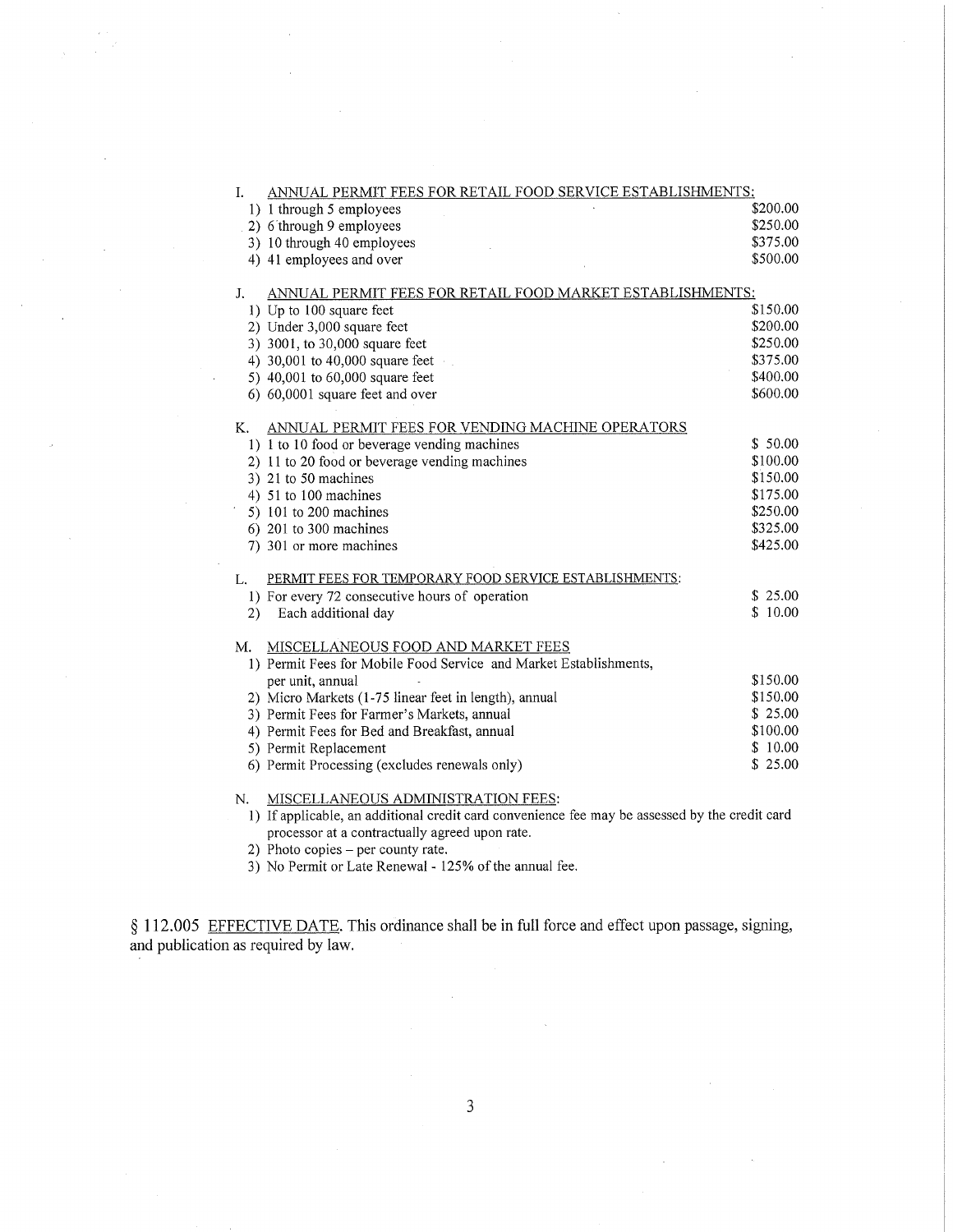BE IT FURTHER ORDAINED that this Ordinance shall apply as of the date from and after publication as required by law.

Presented to the Board of Commissioners of Tippecanoe County, Indiana, and approved on first reading this  $\sqrt{\frac{at}{\sqrt{t}}}$  day of  $\sqrt{\frac{t}{\sqrt{t}}}$  and  $\sqrt{t}$  . 2016, by the following vote:

> BOARD OF COMMISSIONERS OF TIPPECANOE COUNTY

David S. Byers, President

 $T_{\sim}$ 

Tracy A. Brown, Vice President

 $\gtrsim$   $\vee$   $\rho$   $\sim$   $\qquad$ Mutay)

Thomas P. Murtaugh, Member

VOTE

 $\mathcal{A}$ 

ATTEST:

Heur Wanting?

Robert Plantenga, Auditor of Fippecanoe County